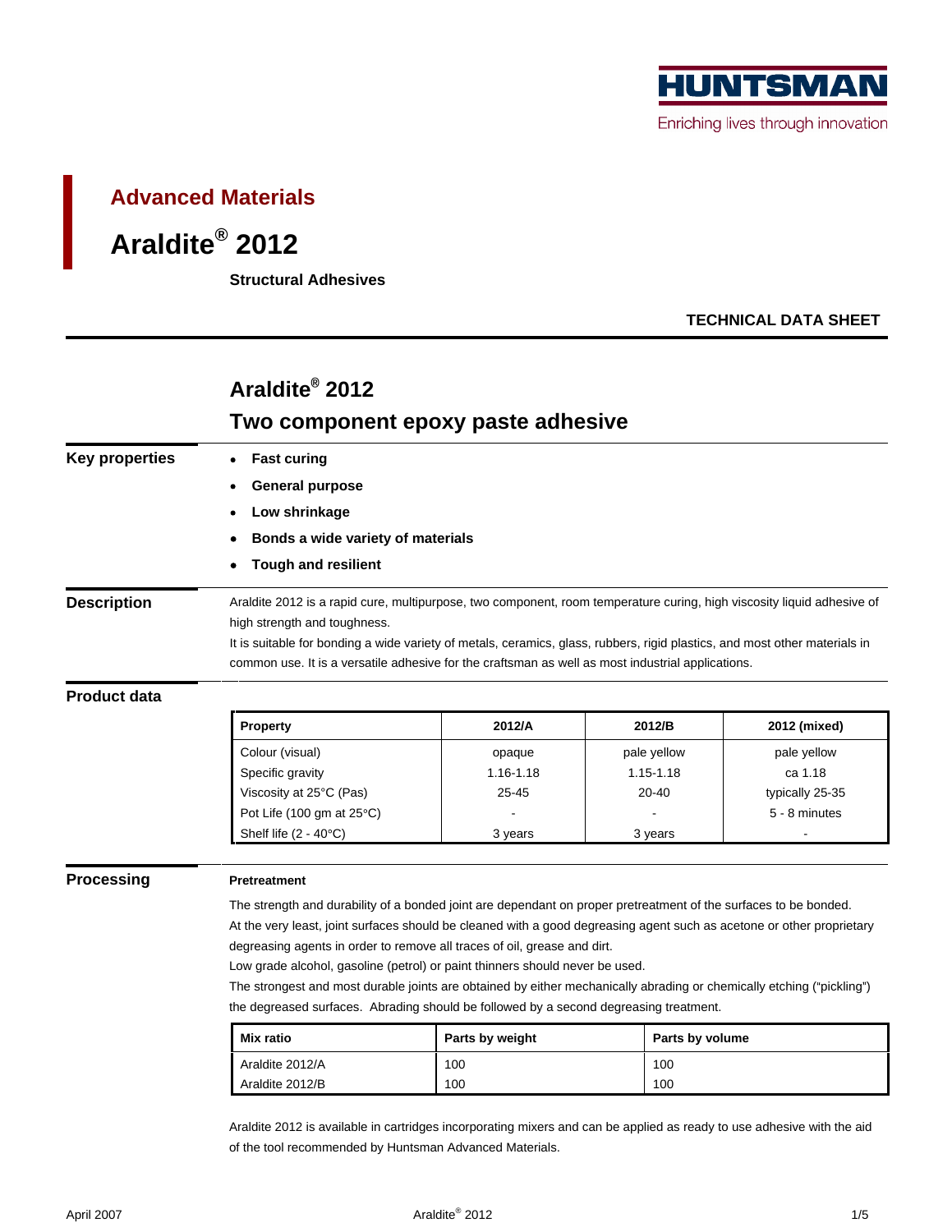### **Application of adhesive**

The resin/hardener mix may be applied manually or robotically to the pretreated and dry joint surfaces. Huntsman's technical support group can assist the user in the selection of an suitable application method as well as suggest a variety of reputable companies that manufacture and service adhesive dispensing equipment.

A layer of adhesive 0.05 to 0.10 mm thick will normally impart the greatest lap shear strength to the joint. Huntsman stresses that proper adhesive joint design is also critical for a durable bond. The joint components should be assembled and secured in a fixed position as soon as the adhesive has been applied.

For more detailed explanations regarding surface preparation and pretreatment, adhesive joint design, and the dual syringe dispensing system, visit [www.araldite2000plus.com](http://www.araldite2000plus.com).

### **Equipment maintenance**

All tools should be cleaned with hot water and soap before adhesives residues have had time to cure. The removal of cured residues is a difficult and time-consuming operation.

If solvents such as acetone are used for cleaning, operatives should take the appropriate precautions and, in addition, avoid skin and eye contact.

### **Times to minimum shear strength**

| Temperature        |         | 10 <sup>1</sup> |    | 23 | 40 | 60        | 100                            |
|--------------------|---------|-----------------|----|----|----|-----------|--------------------------------|
| Cure time to reach | hours   |                 |    |    |    |           |                                |
| LSS > 1MPa         | minutes | 35              | 20 |    |    |           | $<$ 1                          |
| Cure time to reach | hours   |                 |    |    |    |           | <b>Contract Contract State</b> |
| LSS > 10MPa        | minutes |                 | 70 |    | 25 | $10^{-1}$ |                                |

LSS = Lap shear strength.

**Typical cured**  Unless otherwise stated, the figures given below were all determined by testing standard specimens made by lap**properties** jointing 114 x 25 x 1.6 mm strips of aluminium alloy. The joint area was 12.5 x 25 mm in each case. The figures were determined with typical production batches using standard testing methods. They are provided solely as technical information and do not constitute a product specification.

### **Average lap shear strengths of typical metal-to-metal joints (ISO 4587)**

Cured for 16 hours at 40°C and tested at 23°C  $\,$ Pretreatment - Sand blasting

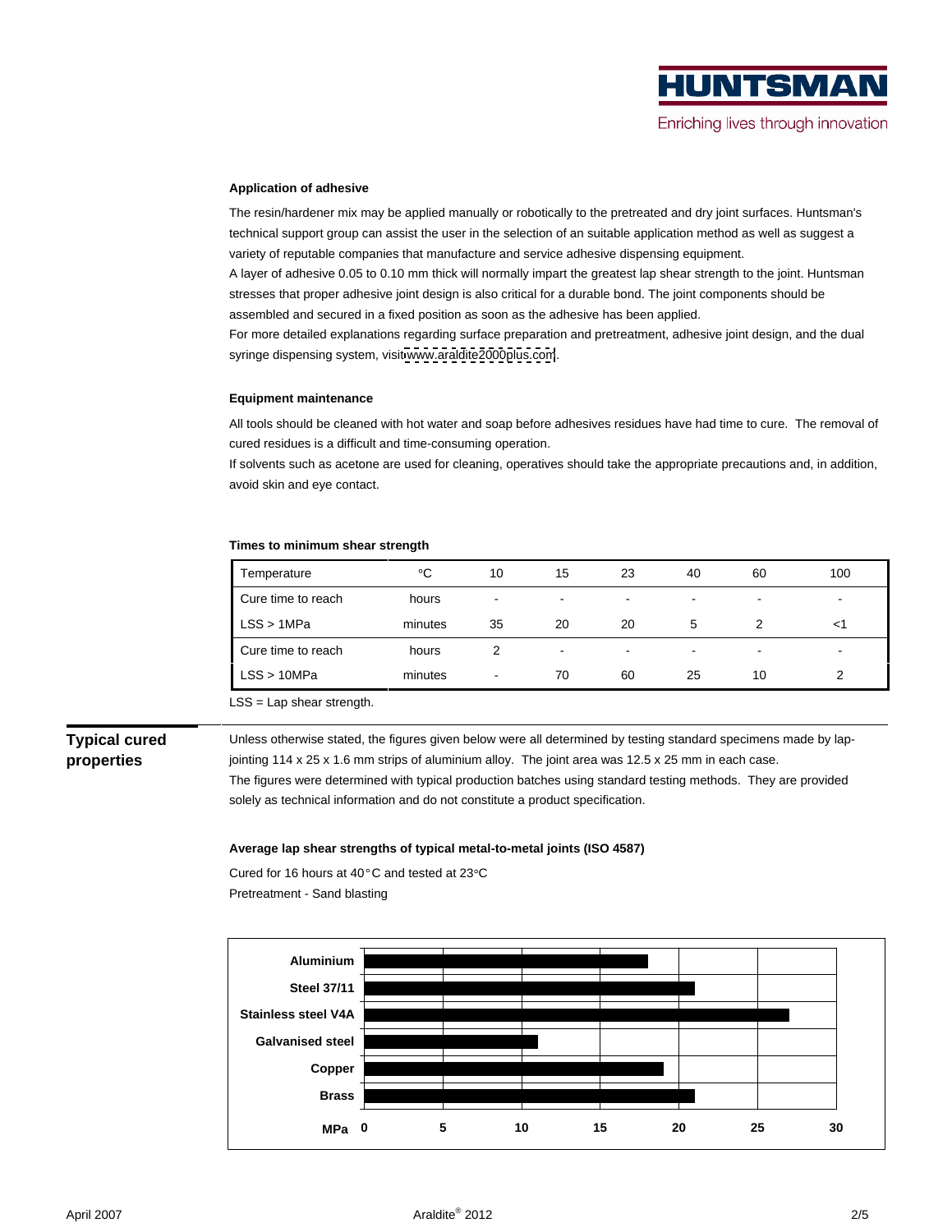

### **Average lap shear strengths of typical plastic-to-plastic joints (ISO 4587)**

Cured for 16 hours at 40°C and tested at 23°C. Pretreatment - Lightly abrade and alcohol degrease.



### **Lap shear strength versus temperature (ISO 4587) (typical average values)**

Cure: (a) = 7 days /23°C; (b) = 24 hours/23°C + 30 minutes/80°C



### **Roller peel test (ISO 4578)**

| Cure: 48 hours /20°C                                             | 3.5 N/mm   |
|------------------------------------------------------------------|------------|
| Cure: 16 hours /40°C                                             | 5.5 N/mm   |
| Cure: 2 hours /80°C                                              | 5.5 N/mm   |
|                                                                  |            |
| Flexural Properties (ISO 178) Cure 16 hours/ 40°C tested at 23°C |            |
| Flexural Strength                                                | 46.0 MPa   |
| <b>Flexural Modulus</b>                                          | 1654.4 MPa |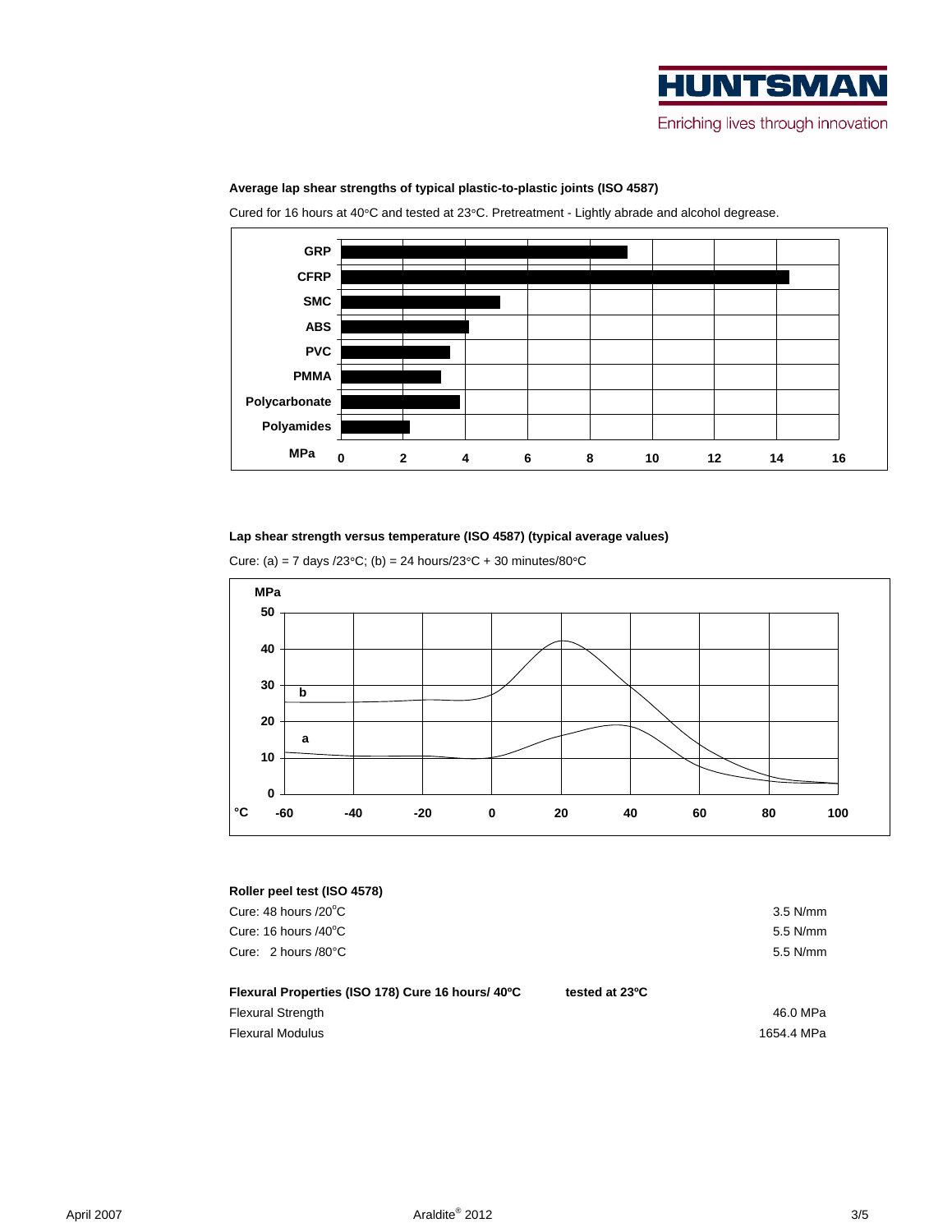



**Lap shear strength versus immersion in various media (typical average values)**

### **Lap shear strength versus tropical weathering**

(40/92, DIN 50015; typical average values) Cure: 16 hours/40°C; Test: at 23°C  $\,$ 



### **Lap shear strength versus heat ageing**